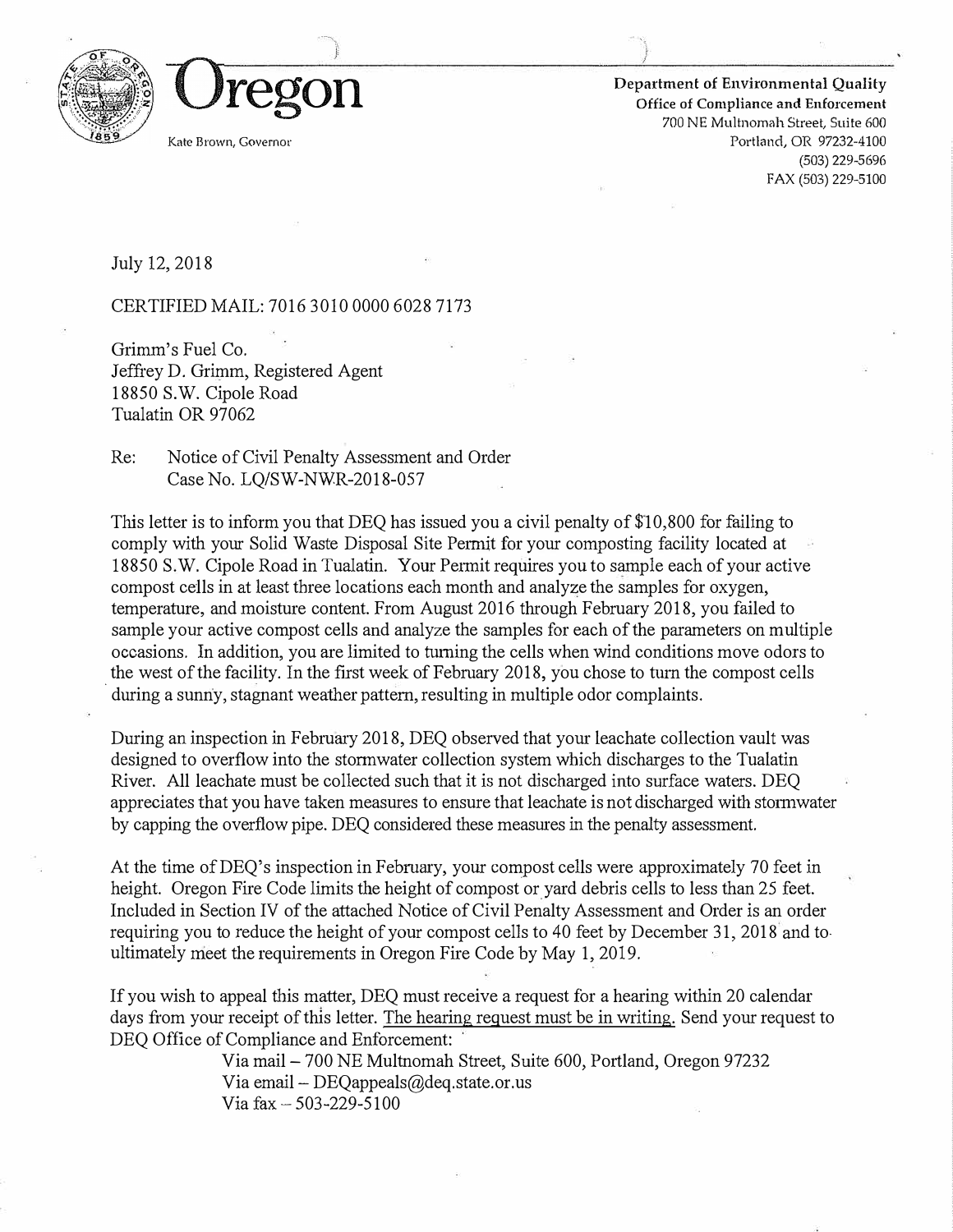Once DEQ receives your request, we will arrange to meet with you to discuss this matter. If DEO does not receive a timely written hearing request, the penalty will become due. Alternatively, you can pay the penalty by sending a check or money order to the above address.

The attached Notice details DEQ's reasons for issuing the penalty and provides further instructions for appealing the penalty. Please review and refer to it when discussing this case with DEQ.

DEO may allow you to resolve part of your penalty through the completion of a Supplemental Environmental Project (SEP). SEPs are environmental improvement projects that you sponsor instead of paying a penalty. Further information is available by calling the number below or at http://www.oregon.gov/deg/Regulations/Pages/SEP.aspx.

DEQ's rules are available at http://www.oregon.gov/deq/Regulations/Pages/Statutes.aspx or by calling the number below.

If you have any questions, please contact Susan Elworth at 503-229-5125 or toll free in Oregon at 800-452-4011, extension 5152.

Sincerely,

Var

Kieran O'Donnell, Manager Office of Compliance and Enforcement

Enclosures

Jeremy Fleming, NWR, DEQ cc: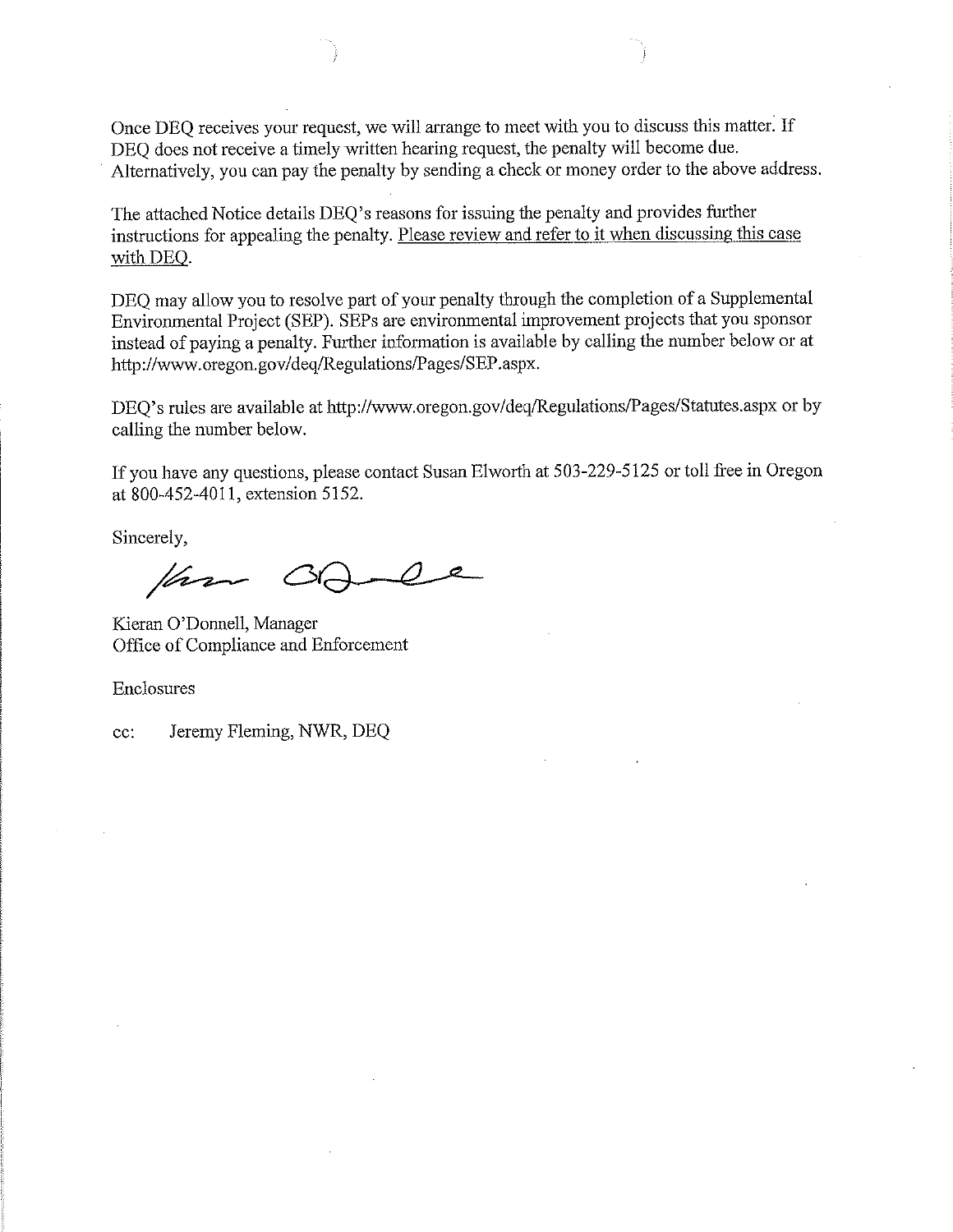| 1              | BEFORE THE ENVIRONMENTAL QUALITY COMMISSION                                                                                         |  |  |
|----------------|-------------------------------------------------------------------------------------------------------------------------------------|--|--|
| $\overline{2}$ | OF THE STATE OF OREGON                                                                                                              |  |  |
| 3<br>4         | NOTICE OF CIVIL PENALTY ASSESSMENT AND ORDER<br>IN THE MATTER OF:<br>GRIMM'S FUEL CO.<br>CASE NO. LQ/SW-NWR-2018-057<br>Respondent. |  |  |
| 5              | I. AUTHORITY                                                                                                                        |  |  |
| 6              | The Department of Environmental Quality (DEQ) issues this Notice of Civil Penalty Assessment                                        |  |  |
| 7              | and Order (Notice) pursuant to Oregon Revised Statutes (ORS) 468.100, ORS 468.126 through 468.140,                                  |  |  |
| 8              | ORS 459.995, ORS Chapter 183 and Oregon Administrative Rules (OAR) Chapter 340, Divisions 011,                                      |  |  |
| 9              | 012, 093, 096 and 264.                                                                                                              |  |  |
| 10             | II. FINDINGS OF FACT                                                                                                                |  |  |
| <sup>11</sup>  | 1. Respondent operates a composting facility that receives and processes yard waste and debris                                      |  |  |
| 12             | at 18850 S.W. Cipole Road in Tualatin (the Facility) under Solid Waste Disposal Site Permit no. 1433                                |  |  |
| 13             | (the Permit), which expires on November 1, 2023.                                                                                    |  |  |
| 14             | 2. The yard waste and debris is processed into compost in three active compost cells and one                                        |  |  |
| 15             | cell that acts as a staging area. These cells generate leachate as that term is defined in OAR 340-093-                             |  |  |
| 16             | $0030(60)$ .                                                                                                                        |  |  |
| 17             | Respondent collects and treats stormwater through a series of collection basins, settling<br>3.                                     |  |  |
| 18             | ponds and swales before the stormwater is discharged into the Tualatin River.                                                       |  |  |
| 19             | On February 23, 2018, DEQ conducted an inspection at the Facility.<br>4.                                                            |  |  |
| 20             | 5. Sometime prior to the inspection, Respondent had constructed a leachate collection basin                                         |  |  |
| 21             | that was designed to overflow into a stormwater collection basin.                                                                   |  |  |
| 22             | During the inspection, the three active composting cells were approximately 70 feet in<br>6.                                        |  |  |
| 23             | height.                                                                                                                             |  |  |
| 24             | 7. From January 2016 through August 2017, Tualatin Valley Fire & Rescue responded to fires                                          |  |  |
| 25             | in the composting cells at the Facility on the following dates: January 1, 2016; August 7, 2016; August                             |  |  |
| 26             | 17, 2016; August 19, 2016; September 3, 2016; November 26, 2016; and August 25, 2017. Respondent                                    |  |  |
| 27             | did not report these fires to DEQ within 24 hours.                                                                                  |  |  |
|                |                                                                                                                                     |  |  |

 $\mathcal{L}_{\mathcal{A}}$ 

 $\bar{z}$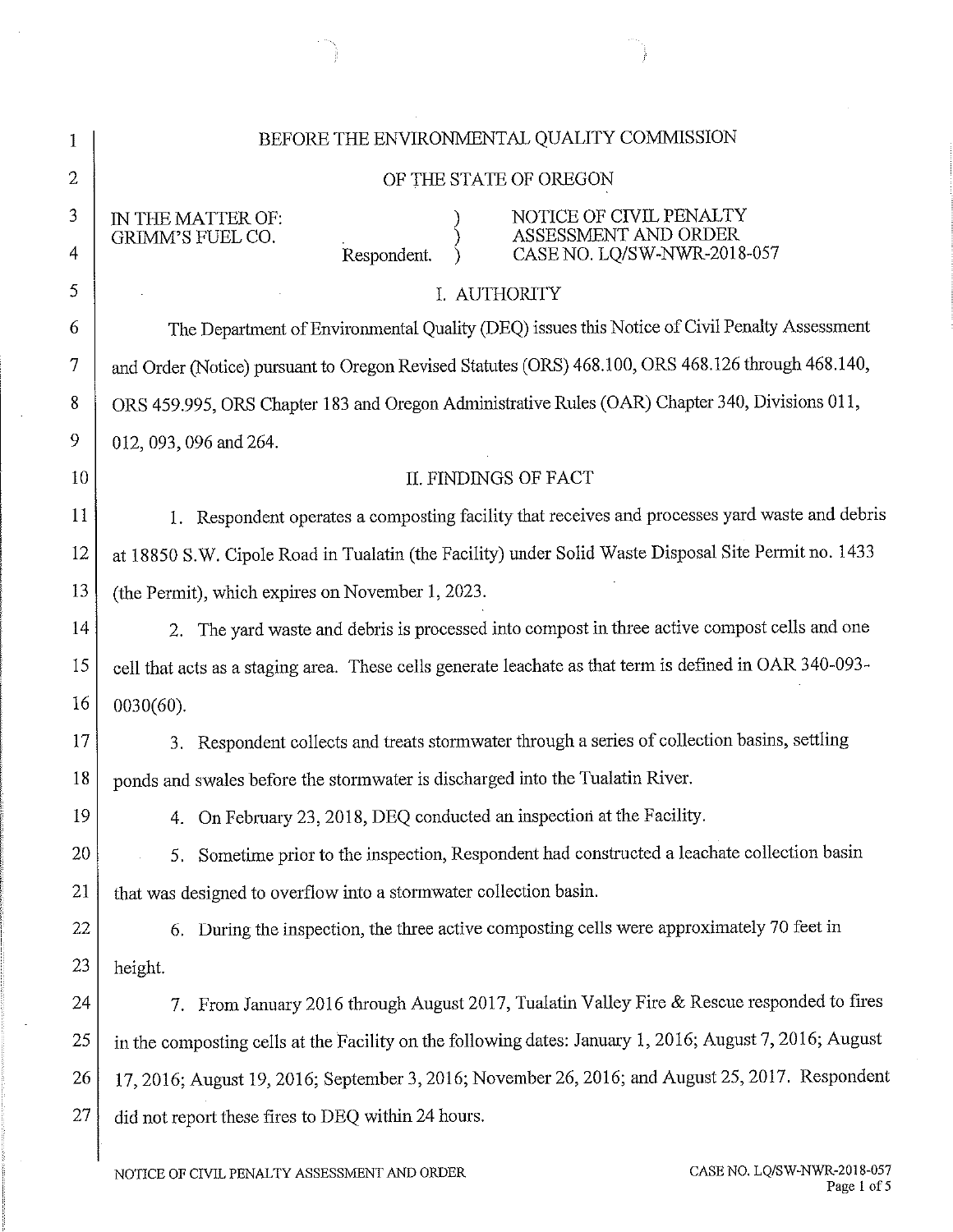- 8. On August 14, 2017, DEO approved Respondent's operations plan, which, according to Section 4.2 of Respondent's Permit, was incorporated into the Permit.
- On the following dates, Respondent collected three samples of each of its active  $.9.$ composting cells and analyzed the samples for oxygen and temperature: August 5, 2016; September 9, 2016; October 7, 2016; November 11, 2016; December 2, 2016; January 13, 2017; February 3, 2017; March 4, 2017; May 6, 2017; June 9, 2017; July 7, 2017; August 11, 2017; September 8, 2017; October 6, 2017; November 10, 2017; December 15, 2017; January 5, 2018; and February 6, 2018.

10. On April 13, 2017, Respondent collected only two samples from active composting cell 1 and three samples from active composting cells 2 and 3 and analyzed the samples for oxygen and temperature.

11. Respondent collected samples and analyzed for moisture content in only one composting cell on the following dates: May 6, 2017; June 9, 2017; July 7, 2017; August 11, 2017; September 8, 2017; October 6, 2017; November 10, 2017; and December 15, 2017.

12. Beginning on February 5, 2018, and continuing for several days, Respondent turned the active compost cells.

13. From February 5 through 11, 2018, the weather was sunny with little or no wind.

## III. CONCLUSIONS

1. Respondent violated OAR 340-096-0130(9)(a) by failing to collect leachate from the compost cells in a containment structure that has adequate capacity to collect and contain the leachate. Specifically, Respondent's leachate collection system was designed such that it could overflow into the stormwater system, as alleged in Section II, paragraphs 2 through 6. This is a Class I violation according to OAR 340-012-0065(1)(f). DEQ assessed a \$5,400 civil penalty for this violation.

2. Respondent violated Section 4.2 and 4.4 of the Permit by failing to conduct monitoring of its 23 three active composting cells in compliance with the schedule in Section 6.1 of its operations plan. 24 Section 6.1 of Respondent's operation plan requires Respondent to take three samples from each active 25 composting cell at least once per month and analyze each sample for oxygen, temperature, and moisture 26 content. As more specifically alleged in Section II, paragraphs 9 through 11, Respondent failed to 27

 $\mathbf{1}$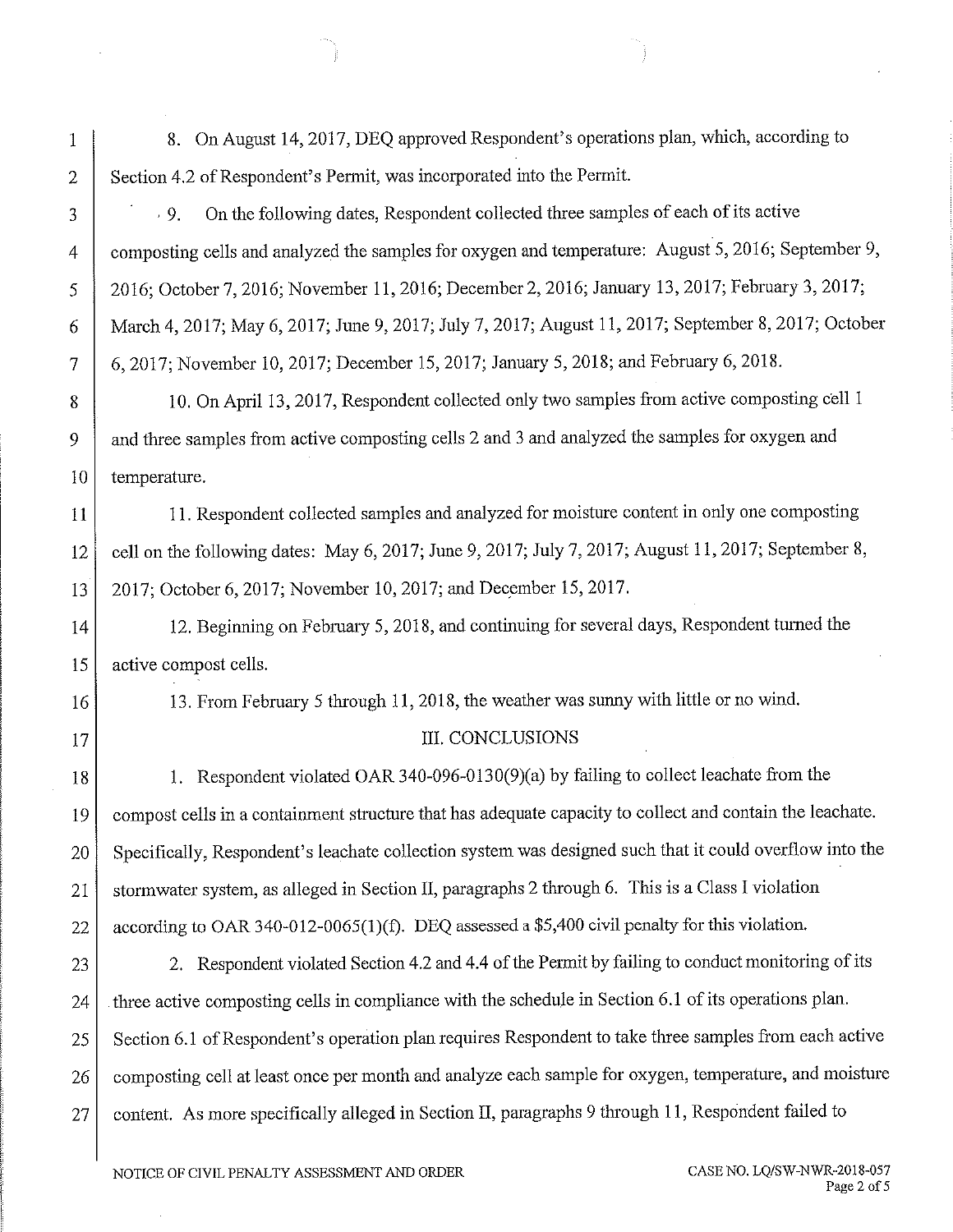collect three samples for oxygen, temperature and moisture content from each active composting cell  $\mathbf{1}$ each month. These are Class II violations according to OAR 340-012-0065(2)(f). DEQ assessed a  $\overline{2}$ 3 \$5,400 civil penalty for these violations.

3. Respondent violated Section 2.4 and Section 5.2 of the Permit by allowing open burning at its 4 facility and failing to report that burning to DEQ within 24 hours. Section 2.4 of the Permit prohibits 5 open burning at the Facility. Section 5.2 of the Permit requires Respondent to notify DEQ of any 6 violation of the Permit within 24 hours. The fires in the compost cells were open burning, as that term is  $\overline{7}$ defined in OAR 340-264-0030(25), as the burning occurred outdoors and the combustion produced by the 8 fires was not effectively vented or otherwise controlled. These are Class II violations according to OAR 9 340-012-0065(2)(f). DEO did not assess a civil penalty for these violations. 10

4. Respondent violated OAR 340-096-0070(9) by allowing cells of compost and yard debris to 11 exceed the limits in Oregon Fire Code Section 2808.3. According to OAR 340-096-0070(9), all 12 composting facilities must comply with all other applicable laws. Oregon Fire Code Section 2808.3 13 states that cells used to store and process compost and raw product produced from yard waste and 14 debris cannot exceed 25 feet in height. In February 2018, Respondent's cells measured approximately 15 70 feet in height. This is a Class II violation according to OAR 340-012-0065(2)(f). DEQ did not assess a 16 civil penalty for this violation. 17

5. Respondent violated Section 4.2 of the Permit by failing to implement the control measures 18 and practices described in Respondent's operations plan. Section 5.3(f) of its operations plan states that 19 Respondent will avoid aeration or movement of the compost cells when wind conditions are 20 unfavorable. Section 5.4(c) states that Respondent will conduct turning of the compost cells when the 21 wind is blowing away from residential areas. Respondent turned its compost cells when the wind 22 conditions were unfavorable, as alleged in Section II, paragraphs 12 and 13. This is a Class II violation 23 according to OAR 340-012-0065(2)(f). DEQ did not assess a civil penalty for this violation. 24

IV. ORDER TO PAY CIVIL PENALTY AND TO COMPLY 25 Based upon the foregoing FINDINGS OF FACTS AND CONCLUSIONS, Respondent is 26 hereby ORDERED TO: 27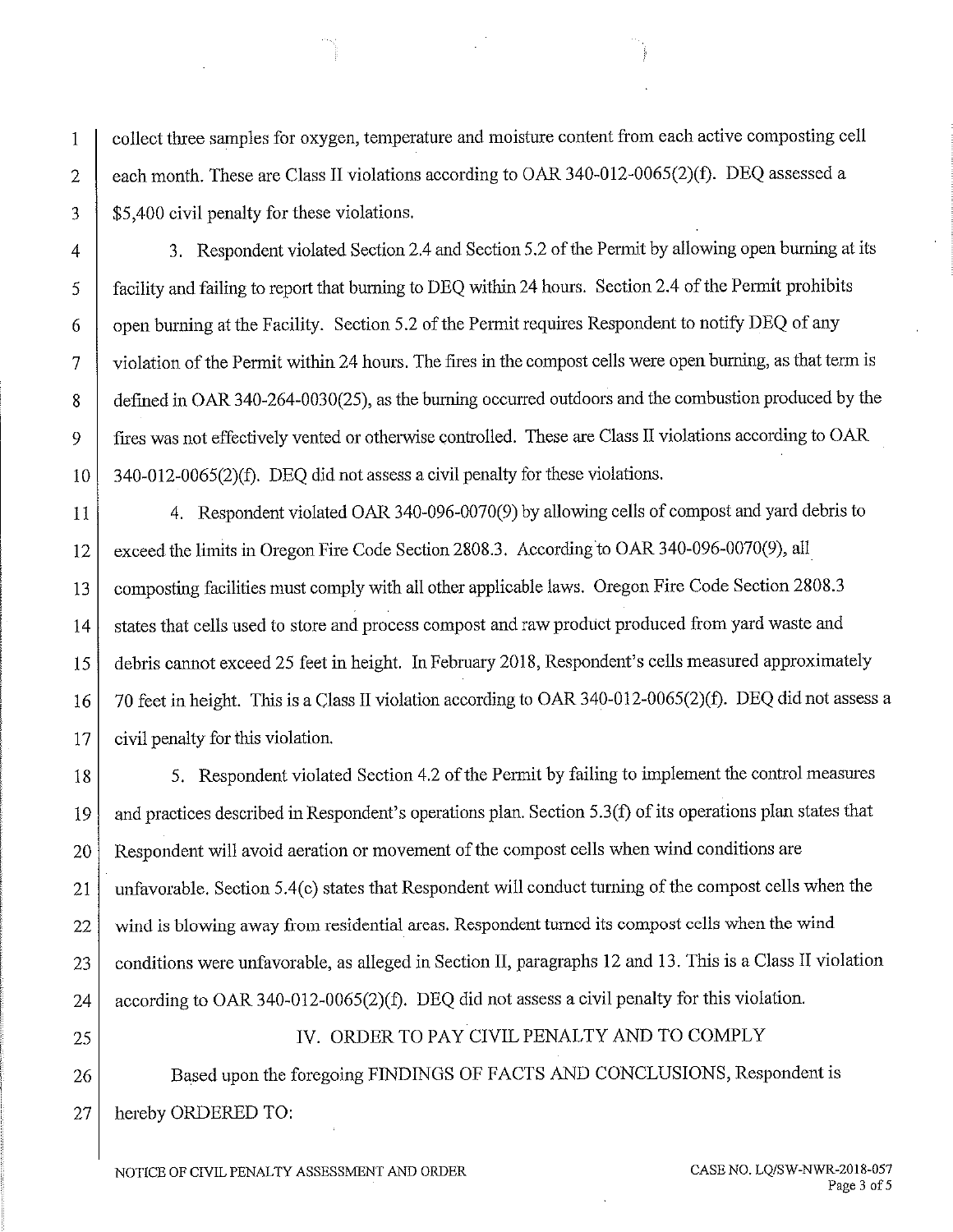1. Pay a total civil penalty of \$10,800. The determination of the civil penalties are attached as Exhibits 1 and 2 and are incorporated as part of this Notice. If you do not file a request for hearing as set forth in Section V below, your check or money order must be made payable to "State Treasurer, State of Oregon" and sent to the DEQ, Business Office, 700 NE Multnomah Street, Suite 600, Portland, **Oregon 97232.** Once you pay the penalty, this Notice becomes final.

2. Prior to December 31, 2018, Respondent must reduce the size of its three active compost cells and one cell that acts as a staging area to less than 40 feet. Prior to May 1, 2019, Respondent must reduce the size of its three active compost cells and one cell that acts as a staging area to meet the size restrictions set forth in Oregon Fire Code Section 2808.3.

10

 $\mathbf{1}$ 

 $\overline{2}$ 

3

4

5

6

7

8

9

# V. NOTICE OF RIGHT TO REQUEST A CONTESTED CASE HEARING

You have a right to a contested case hearing on this Notice, if you request one in writing. DEQ 11 must receive your request for hearing within 20 calendar days from the date you receive this Notice. If 12 you have any affirmative defenses or wish to dispute any allegations of fact in this Notice or attached 13 exhibits, you must do so in your request for hearing, as factual matters not denied will be considered 14 admitted, and failure to raise a defense will be a waiver of the defense. (See OAR 340-011-0530 for 15 further information about requests for hearing.) You must send your request to: DEQ, Office of 16 Compliance and Enforcement, 700 NE Multnomah Street, Suite 600, Portland, Oregon 97232, fax 17 it to 503-229-5100 or email it to DEQappeals@deq.state.or.us. An administrative law judge 18 employed by the Office of Administrative Hearings will conduct the hearing, according to ORS 19 Chapter 183, OAR Chapter 340, Division 011 and OAR 137-003-0501 to 0700. You have a right to be 20 represented by an attorney at the hearing, however you are not required to be. If you are an individual, 21 you may represent yourself. If you are a corporation, partnership, limited liability company, 22 unincorporated association, trust or government body, you must be represented by an attorney or a duly 23 authorized representative, as set forth in OAR 137-003-0555. 24

Active duty service-members have a right to stay proceedings under the federal Service 25 Members Civil Relief Act. For more information, please call the Oregon State Bar at 1-800-452-8260 26 or the Oregon Military Department at 1-800-452-7500. Additional information can be found online at 27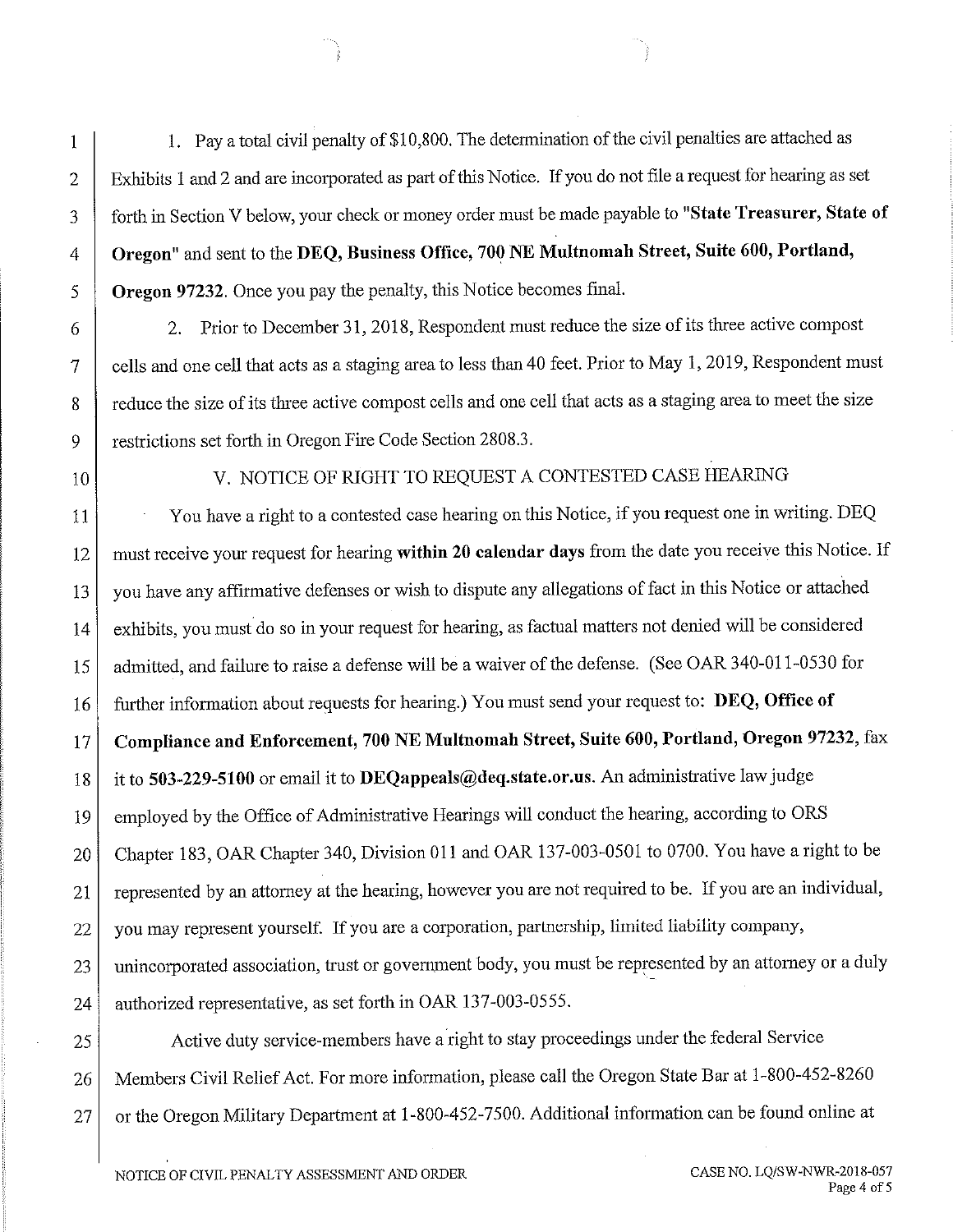the United States Armed Forces Legal Assistance (AFLA) Legal Services Locator website http://legalassistance.law.af.mil/content/locator.php.

If you fail to file a timely request for hearing, the Notice will become a final order by default without further action by DEQ, as per OAR 340-011-0535(1). If you do request a hearing but later withdraw your request, fail to attend the hearing or notify DEQ that you will not be attending the hearing, DEQ will issue a final order by default pursuant to OAR 340-011-0535(3). DEQ designates the relevant portions of its files, including information submitted by you, as the record for purposes of proving a prima facie case.

11  $7/12/18$ 12 Date 13 14

 $\mathbf{1}$ 

 $\overline{2}$ 

3

 $\overline{4}$ 

5

6

 $\overline{7}$ 

8

9

10

15

16

17

18

19

20

21

22

23

24

25

26

27

Kieran O'Donnell, Manager Office of Compliance and Enforcement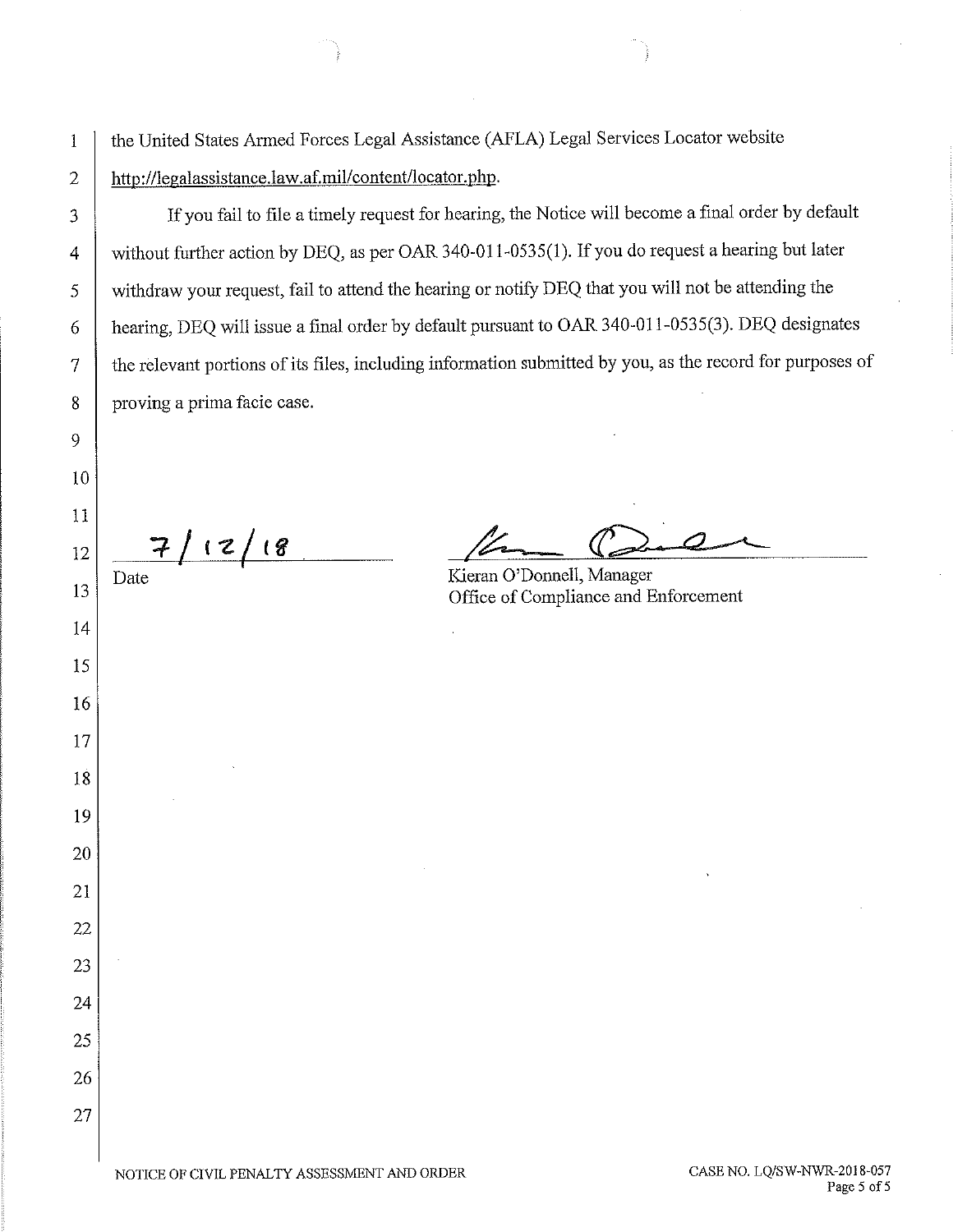#### **EXHIBIT 1**

## FINDINGS AND DETERMINATION OF RESPONDENT'S CIVIL PENALTY PURSUANT TO OREGON ADMINISTRATIVE RULE (OAR) 340-012-0045

| VIOLATION 1:           | Failing to collect leachate from the compost cells in a containment<br>structure that has adequate capacity to collect and contain the<br>leachate, in violation of OAR 340-096-0130(a).                                                                                                |
|------------------------|-----------------------------------------------------------------------------------------------------------------------------------------------------------------------------------------------------------------------------------------------------------------------------------------|
| CLASSIFICATION:        | This is a Class I violation pursuant to OAR 340-012-0065(1)(f).                                                                                                                                                                                                                         |
| MAGNITUDE:             | The magnitude of the violation is moderate pursuant to OAR 340-<br>$012-0130(1)$ , as there is no selected magnitude specified in OAR<br>340-012-0135 applicable to this violation, and the information<br>reasonably available to DEQ does not indicate a minor or major<br>magnitude. |
| CIVIL PENALTY FORMULA: | The formula for determining the amount of penalty of each                                                                                                                                                                                                                               |

"BP" is the base penalty, which is \$6,000 for a Class I, moderate magnitude violation in the matrix listed in OAR 340-012-0140(2)(b)(A)(ii) and applicable pursuant to OAR 340-012- $0140(2)(a)(Q)(i)$ . Respondent violated a solid waste rule and has a solid waste disposal site permit.

violation is:  $BP + [(0.1 \times BP) \times (P + H + O + M + C)] + EB$ 

"P" is whether Respondent has any prior significant actions, as defined in OAR 340-012-0030(19), in the same media as the violation at issue that occurred at a facility owned or operated by the same Respondent, and receives a value of 0 according to OAR 340-012- $0145(2)(a)(A)$ , because there are no prior significant actions.

"H" is Respondent's history of correcting prior significant actions, and receives a value of 0 according to OAR 340-012-0145(3)(c) because there is no prior history.

 $"O"$ is whether the violation was repeated or ongoing, and receives a value of 0 according to OAR 340-012-0145(4)(a) because there is insufficient information on which to make a finding under paragraphs  $(4)(b)$  through  $(4)(d)$ . It is unknown for how long or when the leachate system overflowed into the stormwater collection system.

is the mental state of the Respondent, and receives a value of 2 according to OAR 340-012- $"M"$ 0145(5)(b) because Respondent had constructive knowledge (reasonably should have known) of the requirement. Section 3.2 of Respondent's Solid Waste Disposal Site Permit states that all leachate collection and disposal systems must meet the requirements of OAR 340-096-0130. Therefore, Respondent reasonably should have known that it could not connect its leachate collection system such that it could discharge leachate into the stormwater disposal system.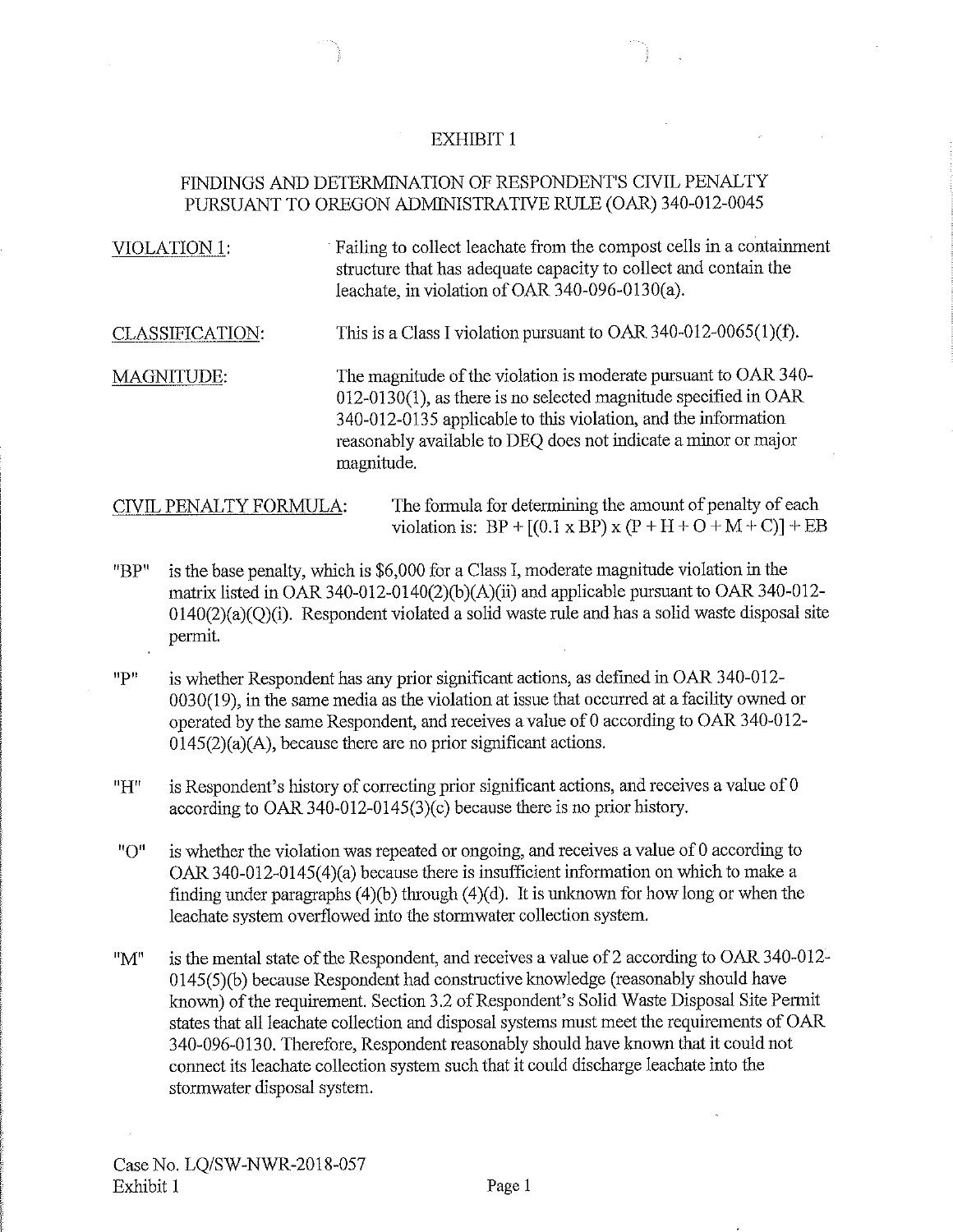- $"C"$ is Respondent's efforts to correct or mitigate the violation, and receives a value of -3 according to OAR 340-012-0145( $6$ )(c) because Respondent made reasonable efforts to correct the violation. Respondent has taken measures to ensure that leachate is not discharged with stormwater by capping the overflow pipe, spraying leachate onto the active compost piles and as necessary, disposing of leachate via tanker truck.
- is the approximate dollar value of the benefit gained and the costs avoided or delayed as a "EB" result of the Respondent's noncompliance. It is designed to "level the playing field" by taking away any economic advantage the entity gained and to deter potential violators from deciding it is cheaper to violate and pay the penalty than to pay the costs of compliance. In this case, "EB" receives a value of 0 because DEQ is unable to make an estimate of any cots delayed or avoided as a result of this violation.

#### PENALTY CALCULATION: Penalty = BP +  $[(0.1 \times BP) \times (P + H + O + M + C)] + EB$

- $= $6,000 + [(0.1 \times $600) \times (0 + 0 + 0 + 2 3)] + $0$
- $= $6,000 + ($600 x -1) + $0$
- $= $6,000 $600 + $0$
- $= $5,400$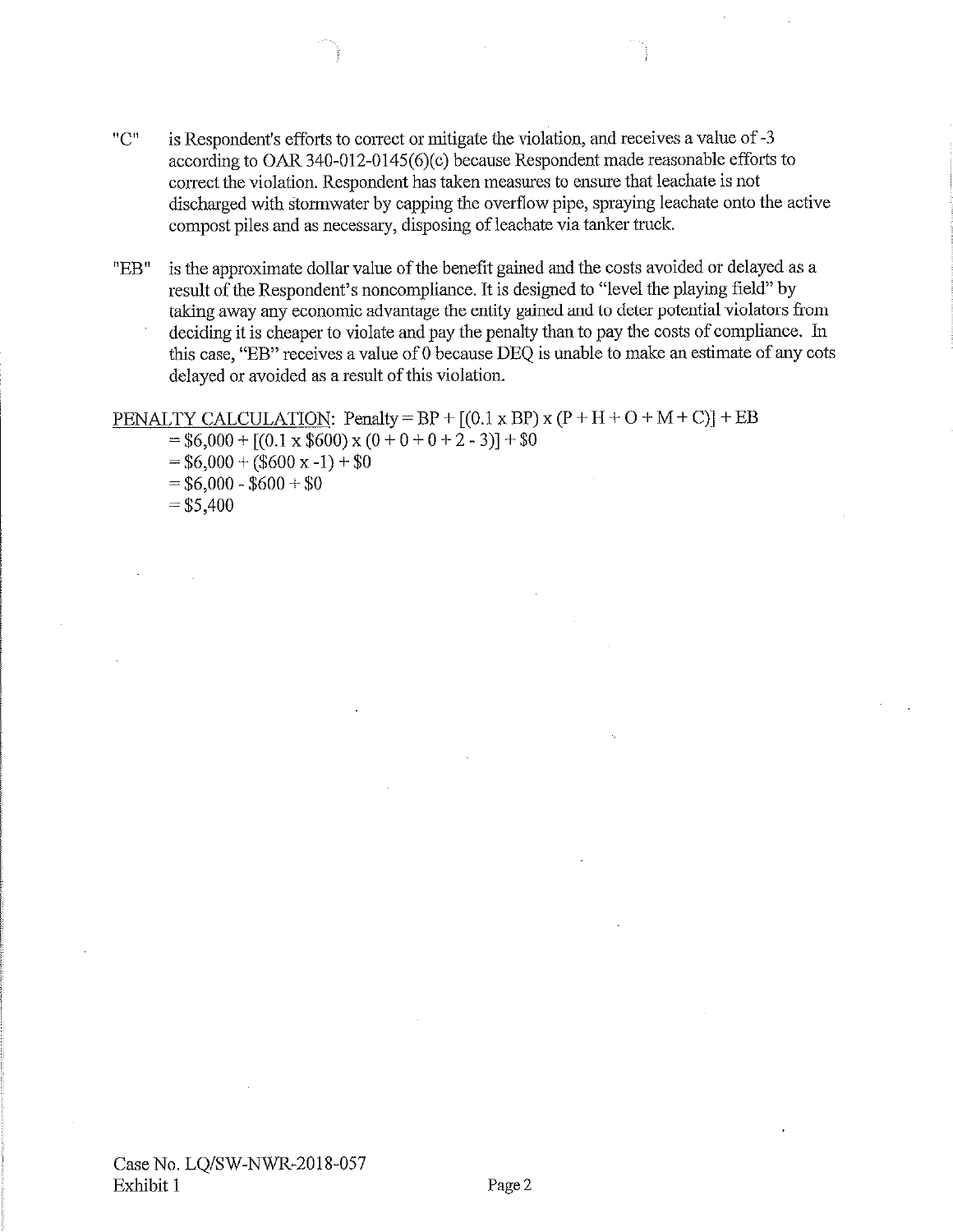#### **EXHIBIT 2**

## FINDINGS AND DETERMINATION OF RESPONDENT'S CIVIL PENALTY PURSUANT TO OREGON ADMINISTRATIVE RULE (OAR) 340-012-0045

| <b>VIOLATION 2:</b>                                                                 | Failing to conduct monitoring of its three active composting cells,<br>in violation of Section 4.2 and 4.4 of Respondent's Solid Waste<br>Disposal Site Permit.                                                                                                                         |  |  |  |
|-------------------------------------------------------------------------------------|-----------------------------------------------------------------------------------------------------------------------------------------------------------------------------------------------------------------------------------------------------------------------------------------|--|--|--|
| CLASSIFICATION:                                                                     | These are Class II violations pursuant to OAR 340-012-0065(2)(f).                                                                                                                                                                                                                       |  |  |  |
| <b>MAGNITUDE:</b>                                                                   | The magnitude of the violation is moderate pursuant to OAR 340-<br>$012-0130(1)$ , as there is no selected magnitude specified in OAR<br>340-012-0135 applicable to this violation, and the information<br>reasonably available to DEQ does not indicate a minor or major<br>magnitude. |  |  |  |
| The formula for determining the amount of penalty of each<br>CIVIL PENALTY FORMULA: |                                                                                                                                                                                                                                                                                         |  |  |  |

is the base penalty, which is \$3,000 for a Class II, moderate magnitude violation in the "BP" matrix listed in OAR 340-012-0140(2)(b)(B)(ii) and applicable pursuant to OAR 340-012- $0140(2)(a)(Q)(i)$ . Respondent violated its Solid Waste Disposal Site Permit.

violation is:  $BP + [(0.1 \times BP) \times (P + H + O + M + C)] + EB$ 

- "P" is whether Respondent has any prior significant actions, as defined in OAR 340-012-0030(19), in the same media as the violation at issue that occurred at a facility owned or operated by the same Respondent, and receives a value of 0 according to OAR 340-012- $0145(2)(a)(A)$ , because there are no prior significant actions.
- $"H"$ is Respondent's history of correcting prior significant actions, and receives a value of 0 according to OAR 340-012-0145(3)(c) because there is no prior history.
- is whether the violation was repeated or ongoing, and receives a value of 4 according to  $"O"$ OAR 340-012-0145(4)(d) because there were more than 28 occurrences of the violation. Each missed sample constitutes a separate offense. Specifically, Respondent failed to collect three samples for moisture content from the each active composting cell for 11 months; two samples for moisture content from each active composting cell during eight months; and one sample for oxygen and temperature each during one month.
- is the mental state of the Respondent, and receives a value of 4 according to OAR 340-012-"M" 0145(5)(c) because Respondent's conduct was negligent. Negligence means Respondent failed to take reasonable care to avoid a foreseeable risk of conduct constituting a violation. Respondent's operation plan states that it will collect three samples each month from each active composting cell and analyze the samples for moisture content, oxygen, and temperature. When Respondent failed to ensure the samples were collected and analyzed for all of the parameters set forth in its operations plan each month, it failed to take